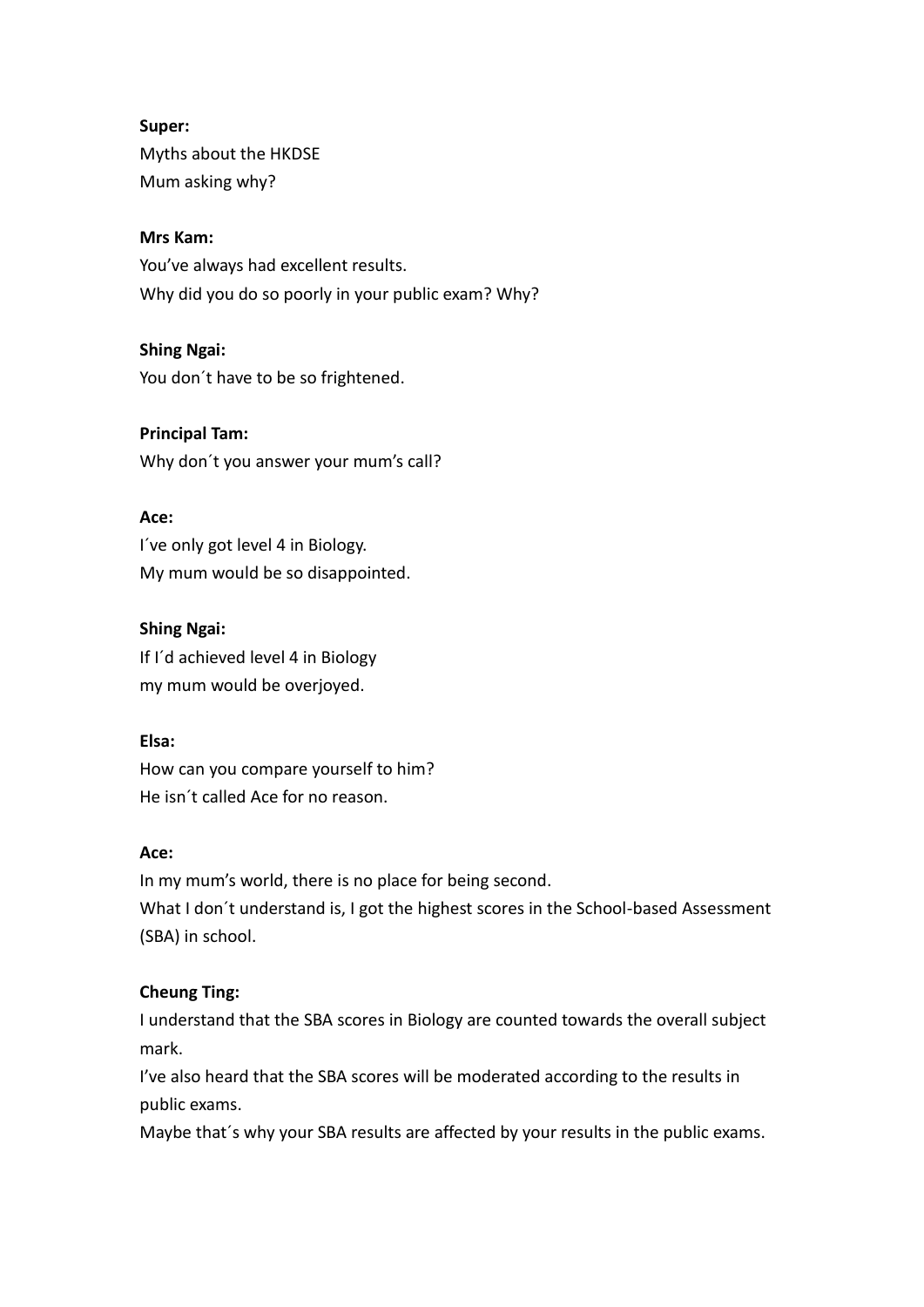#### **Ace:**

I know that too. If there is a public exam already, why bother with SBA? See, even if my SBA results are good, it will still be affected by my results in the public exams. What´s more, I don´t know how to explain my poor results to my mum.

#### **Principal Tam:**

Don't worry. Let me call your mum and explain. Hi, Mrs Kam.

## **Mrs Kam:**

Hi, Principal Tam.

#### **Principal Tam:**

Mrs Kam?

#### **Mrs Kam:**

Ace, why didn´t you answer my calls? I´ve been looking for you everywhere.

#### **Ace:**

Why are you here?

#### **Mrs Kam:**

I bought some cakes for everyone. Come on, everyone, dig in.

# **Principal Tam, Shing Ngai, Elsa, Anna, Cheung Ting:**

Thanks, Mrs Kam.

**Super:** Why do SBA marks have to be moderated?

#### **Mrs Kam:**

Principal, you bought cakes from Heung Shing Bakery And I bought mine from Heng Tan Bakery.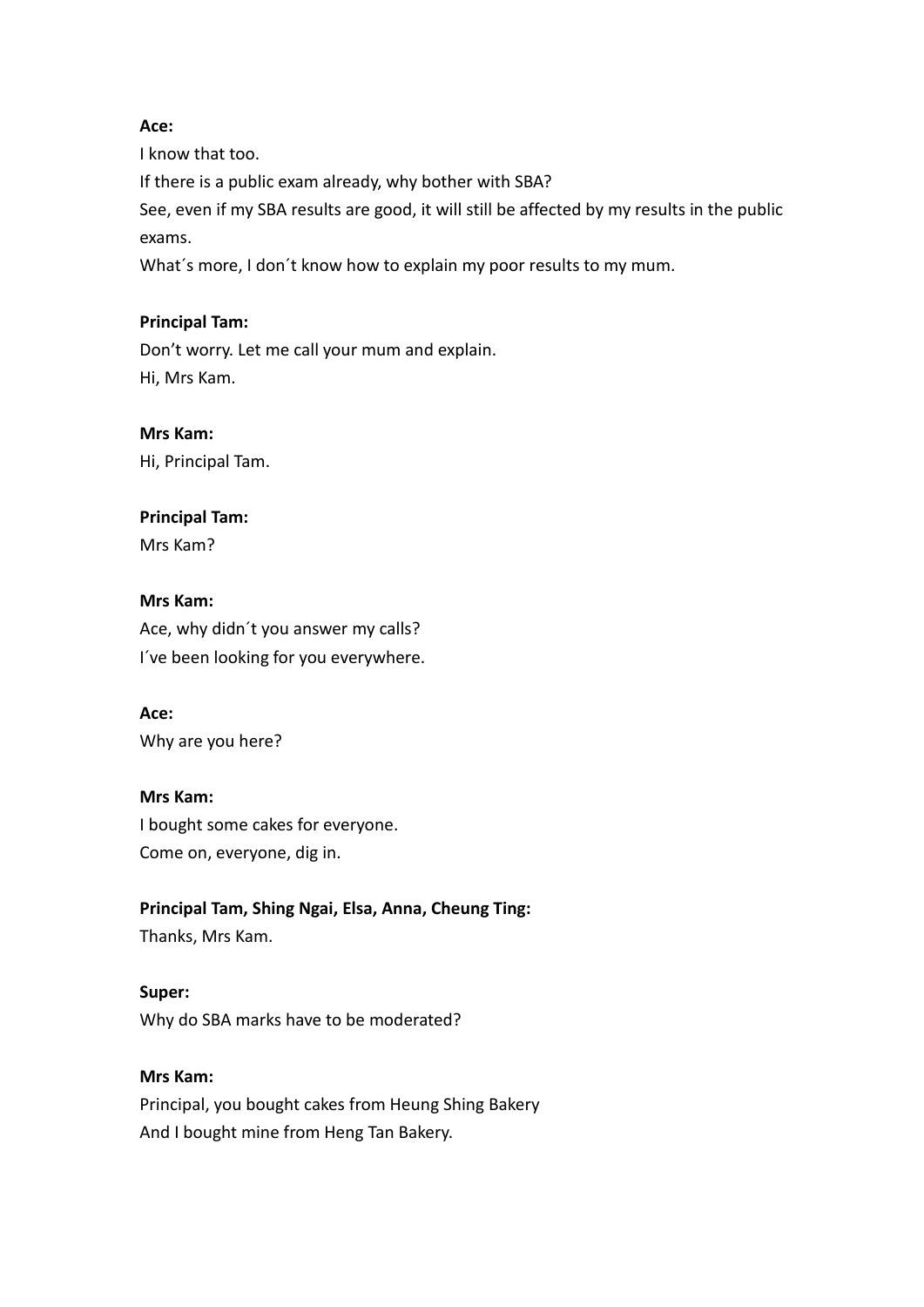# **Super:**

Heung Shing Heng Tan

# **Principal Tam:**

OK, let me use the cakes from these two bakeries as the SBA tasks from two different schools, and their SBA task is making chocolate cakes.

The teachers will mark the task based on the consistency of the chocolate flavour for each type of chocolate cake.

Elsa and Anna, you are now acting as teachers.

Please try these three different chocolate cakes here and grade them from one to ten according to their chocolate flavour.

#### **Super:**

| Heng Tan           |  |  |
|--------------------|--|--|
| <b>Heung Shing</b> |  |  |

#### **Anna:**

The chocolate mousse made by Heng Tan Bakery has a strong chocolate flavour. I give it a nine.

#### **Elsa:**

I give a five for the black forest cake made by Heung Shing Bakery.

#### **Super:**

| Heng Tan           |  |  |
|--------------------|--|--|
| <b>Heung Shing</b> |  |  |

#### **Principal Tam:**

The marks given by Anna for the chocolate mousse are almost doubled the marks given by Elsa for the black forest cake.

Does it mean that the performance of Heng Tan in this SBA task is better than that of Heung Shing?

#### **Anna:**

How would I know? I haven´ t tried the Heung Shing cakes that Elsa tasted. I can´t compare.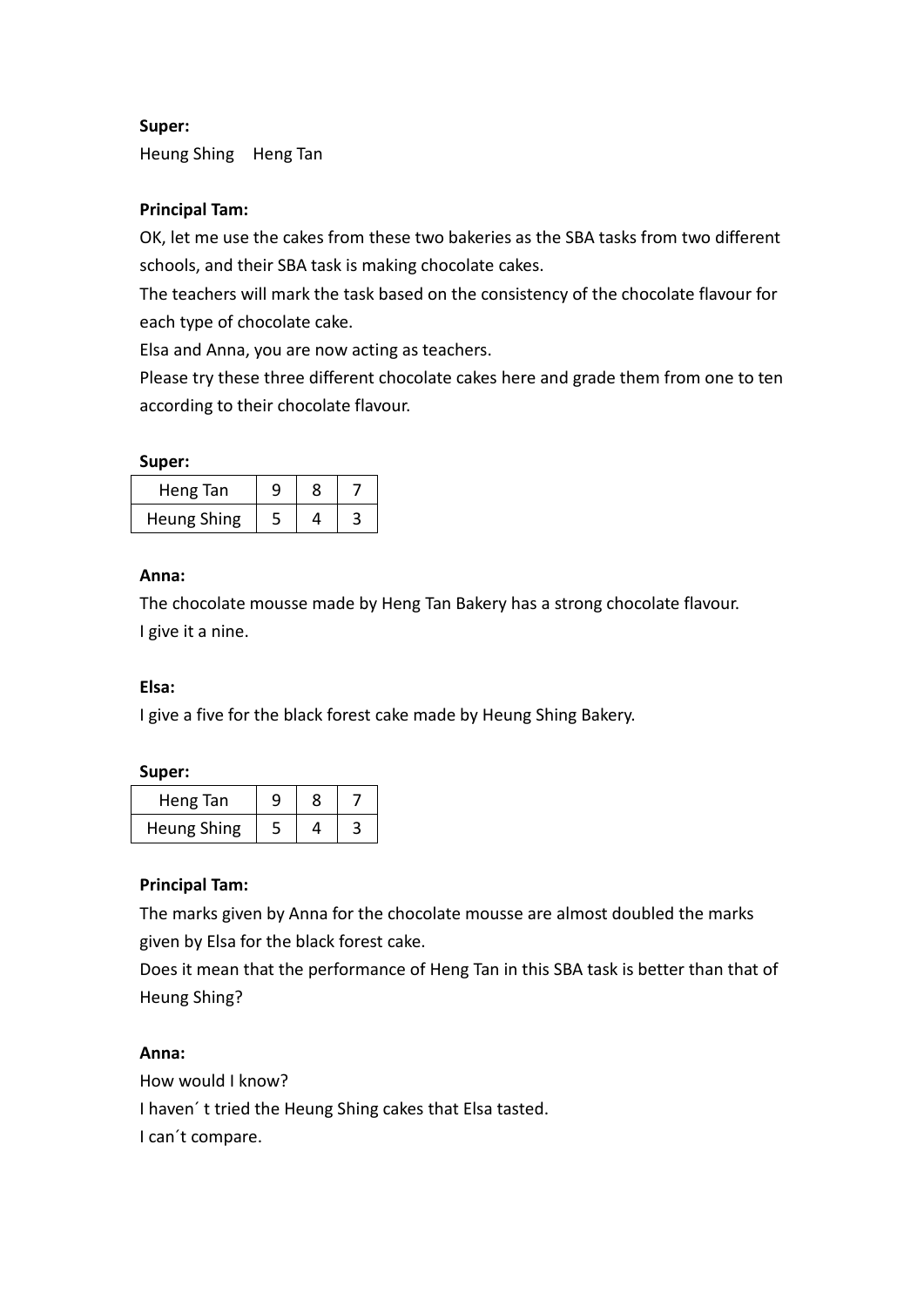#### **Ace:**

Maybe the standards set by Elsa are too high.

## **Principal Tam:**

Exactly, it´s the same in SBA.

Teachers might know the performance standards of their students well, but they might not know how students from other schools perform.

They might even grade the performance of their students with different standards. That´s why the SBA moderation mechanism is in place to ensure the comparability of SBA scores across schools.

## **Cheung Ting:**

In short, it's used to iron out inconsistencies in marking standards among schools.

## **Principal Tam:**

How about asking Ming from the tuck shop to taste the cakes from these two schools?

#### **Ming:**

Oh, My pleasure. My pleasure.

**Super:**

| Heng Tan    |   | n |  |
|-------------|---|---|--|
| Heung Shing | h |   |  |

#### **Principal Tam:**

Let´s see the verdict from the cake expert - Ming.

He tried the chocolate mousse which Elsa tried before.

He gave seven instead of nine for this cake.

For the black forest cake, Elsa gave a five while Ming gave a six.

When the same standard is used to rank the cakes the marks awarded to the cakes are obviously closer now.

#### **Super:**

|   | Heng Tan |   | <b>Heung Shing</b> |  |
|---|----------|---|--------------------|--|
| q | 8        |   |                    |  |
|   | 6        | h |                    |  |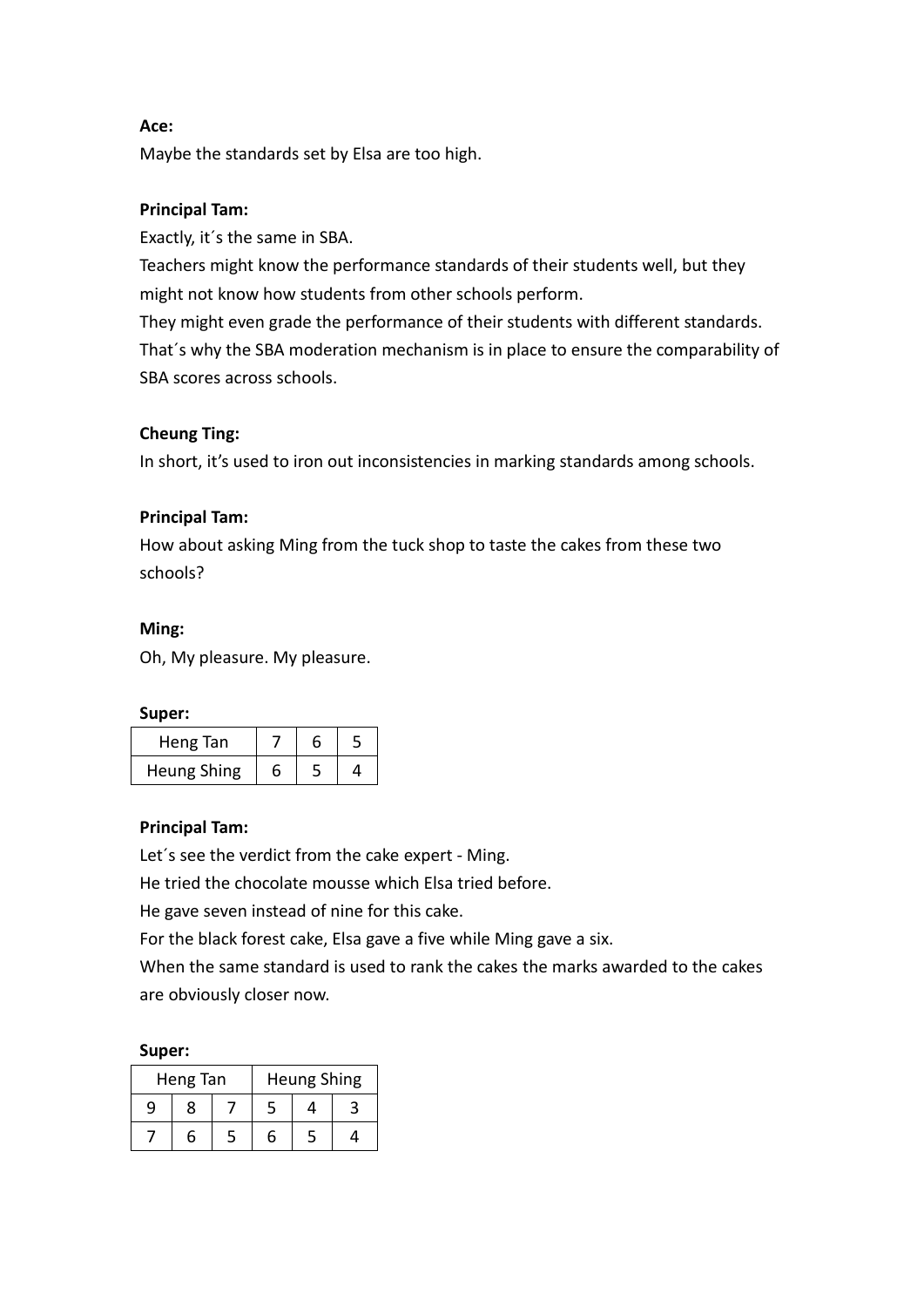Have you noticed that although the marks awarded to each cake have changed, the rank order given by Elsa and Anna remained the same.

The cake that scores the highest mark remains at the top even after moderation.

The moderation of SBA marks is conducted on a school basis.

The rank order of the students remains unchanged even after moderation.

#### **Ace:**

That means the top student in a school will remain at the top even after SBA moderation.

# **Principal Tam:**

Ace is so smart.

The HKEAA makes reference to statistical data of public exams as well as expert judgment during the SBA moderation process to ensure fairness.

## **Ace:**

Now I understand. Mum, I am sorry, I didn't get level 5\*\* in Biology. I've let you down.

# **Mrs Kam:**

Silly boy, I´ve never expected you to be number one in every exam. I named you Ace because it's short and easy to write, and in case the teachers make you copy out your name over and over again as punishment, it would be quicker, that´s all.

Stop fooling around and let´s enjoy the cakes.

# **Super:**

For details about the Moderation of SBA Scores, please visit the HKEAA website: [www.hkeaa.edu.hk/en/sba/moderation\\_sba\\_scores/](http://www.hkeaa.edu.hk/en/sba/moderation_sba_scores/)

#### **Super:**

| Cast               |                      |
|--------------------|----------------------|
| Helen Tam Yuk-ying | <b>Principal Tam</b> |
| Ng Kwok-ming       | Ming                 |
| Koon Yuk           | Ace                  |
| Wong So-foon       | Mrs Kam              |